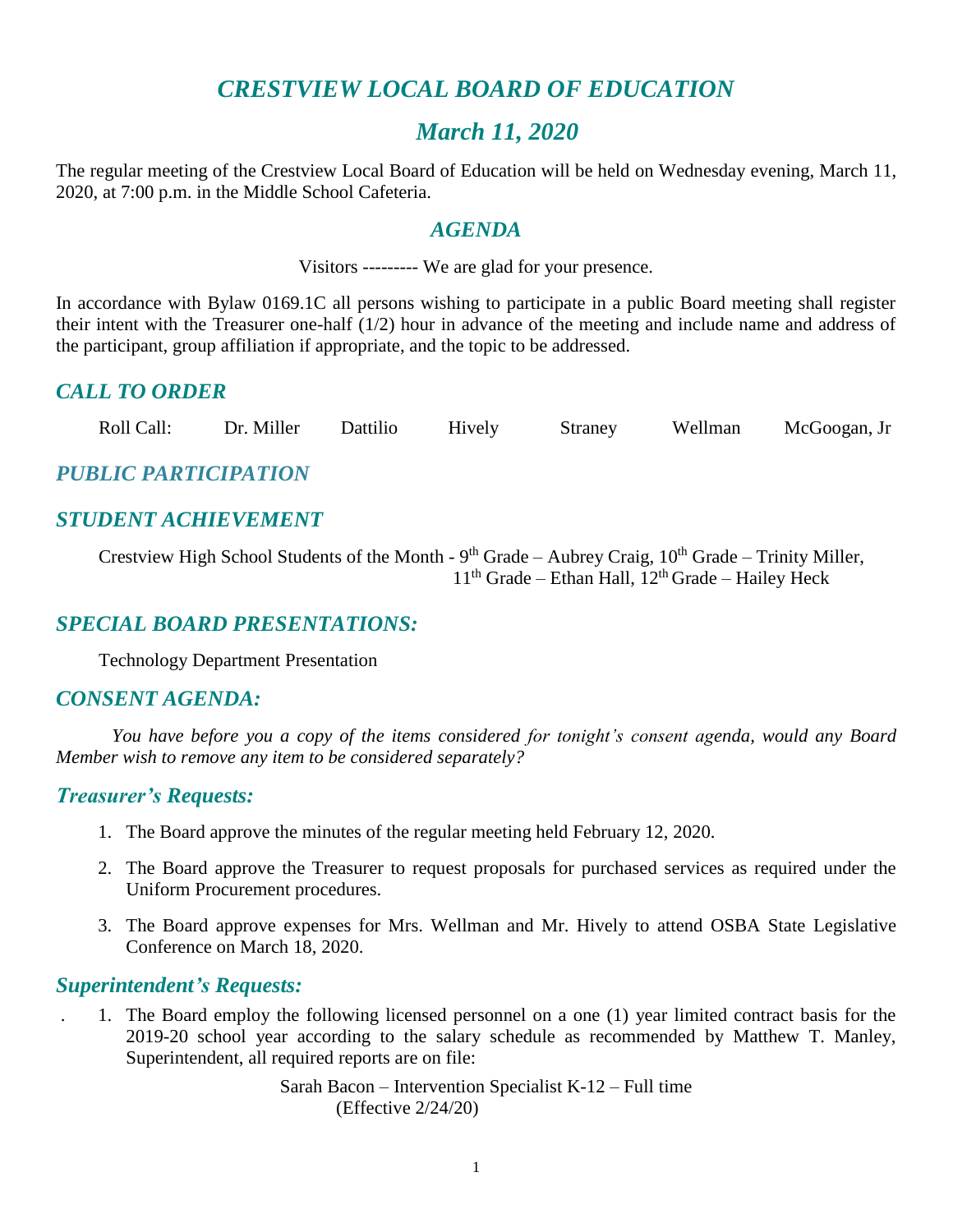2. The Board grant a two year (2) limited administrative contract and fringe benefit package as per established guidelines beginning July 1, 2020 through June 30, 2022; at current salary as recommended by Matthew T. Manley, Superintendent; all required reports are on file:

> Kimberly Gilbert, Director of Special Education/Elementary Assistant Principal/PAX/Wellness, 200 work days per year

 3. The Board grant three year (3) limited administrative contract and fringe benefit packages as per established guidelines beginning July 1, 2020 through June 30, 2023; at current salary as recommended by Matthew T. Manley, Superintendent; all required reports are on file:

Daryl Miller, Technology Director, 240 work days per year

 4. The Board grant supplemental contract to the following licensed personnel for the 2019-20 as per salary schedule for the assignment designated; all required reports are on file:

Monica McDonough – School Detention Monitor (effective 2/12/20)

 5. The Board approve the following nonteaching personnel to be granted a one (1) year limited contract for the 2019-20 school year, according to the wage rate for the assignment designated; all required reports on file:

> Nicole Price – CHS/CMS After School Program (effective 2/5/20) Nicole Price – CES After School Grant Program (effective 2/24/20)

- 6. The Board accept the resignation of Timothy Vargo as the freshman boys basketball coach for the 2019-20 school year effective immediately.
- 7. The Board approve the pupil activity contracts to the following nonteaching personnel for the 2019-20 school year as per salary schedule for the assignment designated pursuant to O.R.C. 3313.53; all required reports are on file:

Samantha DiCello – CMS Assistant Track Coach Kasey Hudson – CHS Varsity Girls/Boys Track Coach (Weights)

 8. The Board approve the following as non-paid volunteers for the 2019-20 school year; all required reports are on file:

> Andrew Gorby – CHS Volunteer Varsity Assistant Baseball Coach Adrienne Huston – CHS Volunteer Varsity Assistant Softball Coach

9. The Board authorize the Superintendent and Treasurer to obtain quotes for the renewal of fleet, property and liability insurance policies using specifications as presented by Charlene Mercure, Treasurer.

# **END of CONSENT AGENDA**

Recommend the Board approve the consent agenda as presented:

|          | Moved by _____, second by _____ to approve consent agenda. Vote yes: $\_\_\_\_\_\_\_\_\_\_\_\_\_\_\_\_\_\_$ |                     |        |  |
|----------|-------------------------------------------------------------------------------------------------------------|---------------------|--------|--|
| Vote no: | Absent <sup>.</sup>                                                                                         | Motion carried [15] | Failed |  |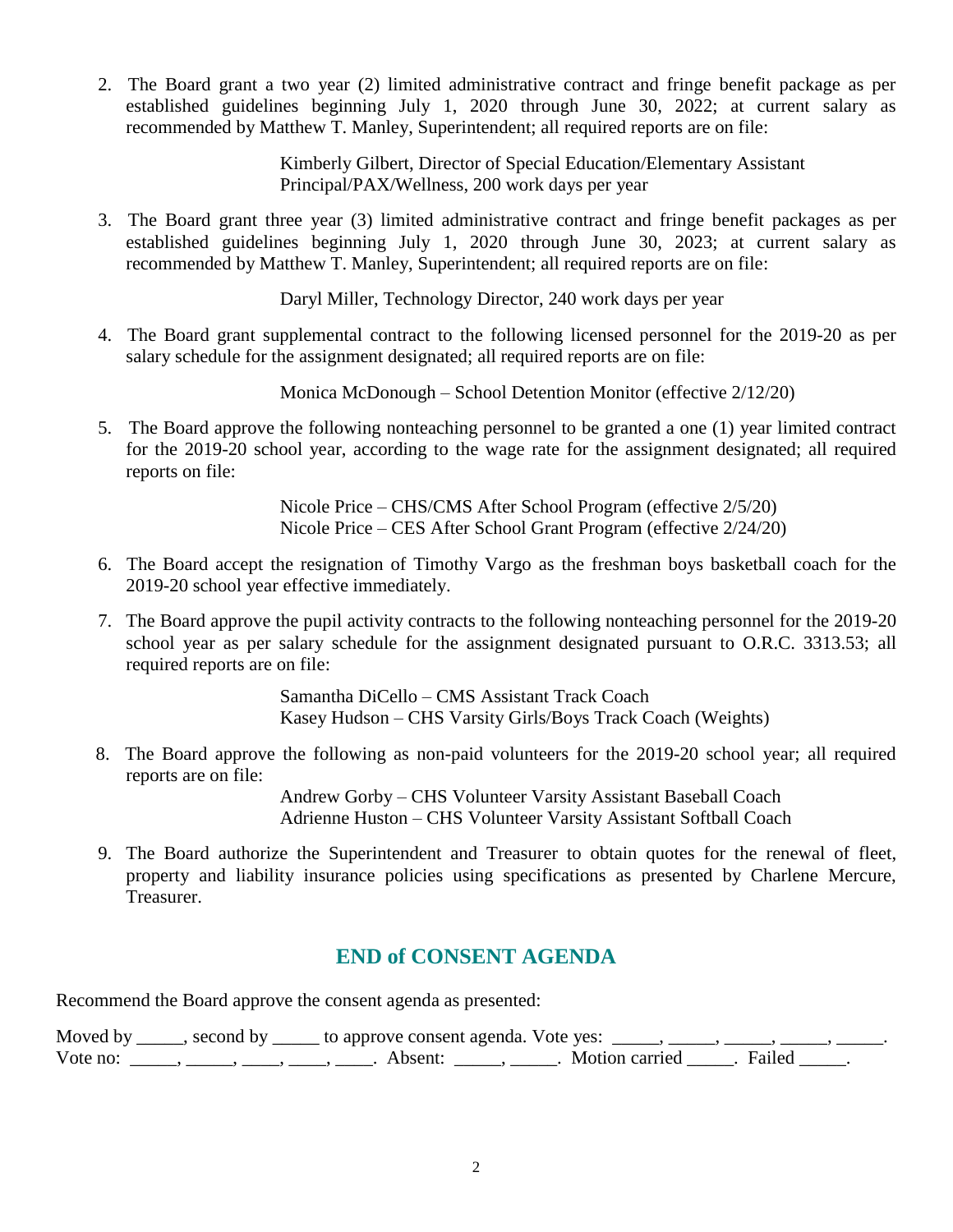# *Treasurer's Requests/Recommendations not included in Consent Agenda:*

1. Recommend: The Board approve financial reports and investments as prepared and presented.

Moved by \_\_\_\_\_, second by \_\_\_\_\_. Vote yes: \_\_\_\_\_, \_\_\_\_\_, \_\_\_\_\_, \_\_\_\_\_, \_\_\_\_\_. Vote no: \_\_\_\_, \_\_\_\_\_, \_\_\_\_\_\_, \_\_\_\_\_\_\_. Absent: \_\_\_\_\_\_, \_\_\_\_\_\_. Motion carried \_\_\_\_\_\_. Failed \_\_\_\_\_.

2. Recommend: The Board accept amounts and rates as determined by the budget commission and authorizing the necessary tax levies and certifying them to the county auditor.

Moved by \_\_\_\_\_, second by \_\_\_\_\_. Vote yes: \_\_\_\_\_, \_\_\_\_\_, \_\_\_\_\_, \_\_\_\_\_, \_\_\_\_\_. Vote no: \_\_\_\_, \_\_\_\_\_, \_\_\_\_\_\_, \_\_\_\_\_\_\_. Absent: \_\_\_\_\_\_, \_\_\_\_\_\_. Motion carried \_\_\_\_\_\_. Failed \_\_\_\_\_.

#### 3. Recommend: The Board accept donations from:

| a. Beth Slagle                           | \$2,500.00 to Turf Campaign Fund |
|------------------------------------------|----------------------------------|
| b. The Manley Family                     | \$1,000.00 to Turf Campaign Fund |
| c. Dave & Jean Cusick                    | \$1,000.00 to Turf Campaign Fund |
| d. Rogers Community Auction              | \$ 200.00 to Turf Campaign Fund  |
| e. Sitler The Printer, Lee & Chris Davis | \$1,000.00 to Turf Campaign Fund |
| f. The Dattilio Family                   | 200.00 to Turf Campaign Fund     |
| g. Crestview Bus Garage                  | 200.00 to Turf Campaign Fund     |
| h. Anonymous                             | 100.00 to Turf Campaign Fund     |
| i. NDC Heating $&$ Cooling               | \$5,000.00 to Turf Campaign Fund |
| j. Adam & Abbey Harvey                   | \$ 200.00 to Turf Campaign Fund  |
| k. Crestview Music Boosters              | \$1,000.00 to Turf Campaign Fund |
| 1. Mike Paskevitch                       | \$ 200.00 to Turf Campaign Fund  |
| m. New Waterford Eagles #2415            | \$1,000.00 to Turf Campaign Fund |
| n. Tammy McElhaney                       | \$1,250.00 to Turf Campaign Fund |
| o. D'Lux Motors Inc.                     | 100.00 to Turf Campaign Fund     |
| p. JMH Development                       | 200.00 to Turf Campaign Fund     |
| q. Andris Baltputnis                     | \$1,000.00 to Turf Campaign Fund |
|                                          |                                  |

Moved by \_\_\_\_\_, second by \_\_\_\_\_. Vote yes: \_\_\_\_\_, \_\_\_\_\_, \_\_\_\_\_, \_\_\_\_\_, \_\_\_\_\_. Vote no: \_\_\_\_, ——, ——, ——, Absent: \_\_\_\_, \_\_\_\_\_. Motion carried \_\_\_\_\_. Failed \_\_\_\_.

## *Board Reports:*

- 1. Career Center Report Mr. Wellman 2. Student Achievement Liaison Report Mr. Hively
- 3. Legislative Report Mr. Straney

4. Student Board Member Report Mr. McGoogan, Jr.

### *Board Committee Reports:*

| 1. | Buildings & Grounds  | Dr. Miller   |
|----|----------------------|--------------|
|    | 2. Athletic Council  | Mr. Dattilio |
|    | 3. Personnel         | Mrs. Wellman |
|    | 4. Finance Audit     | Mr. Dattilio |
| 5. | Policy               | Mr. Dattilio |
|    | 6. Communications    | Mrs. Wellman |
|    | 7. Insurance         | Dr. Miller   |
|    | 8. Business Advisory | Mrs. Wellman |